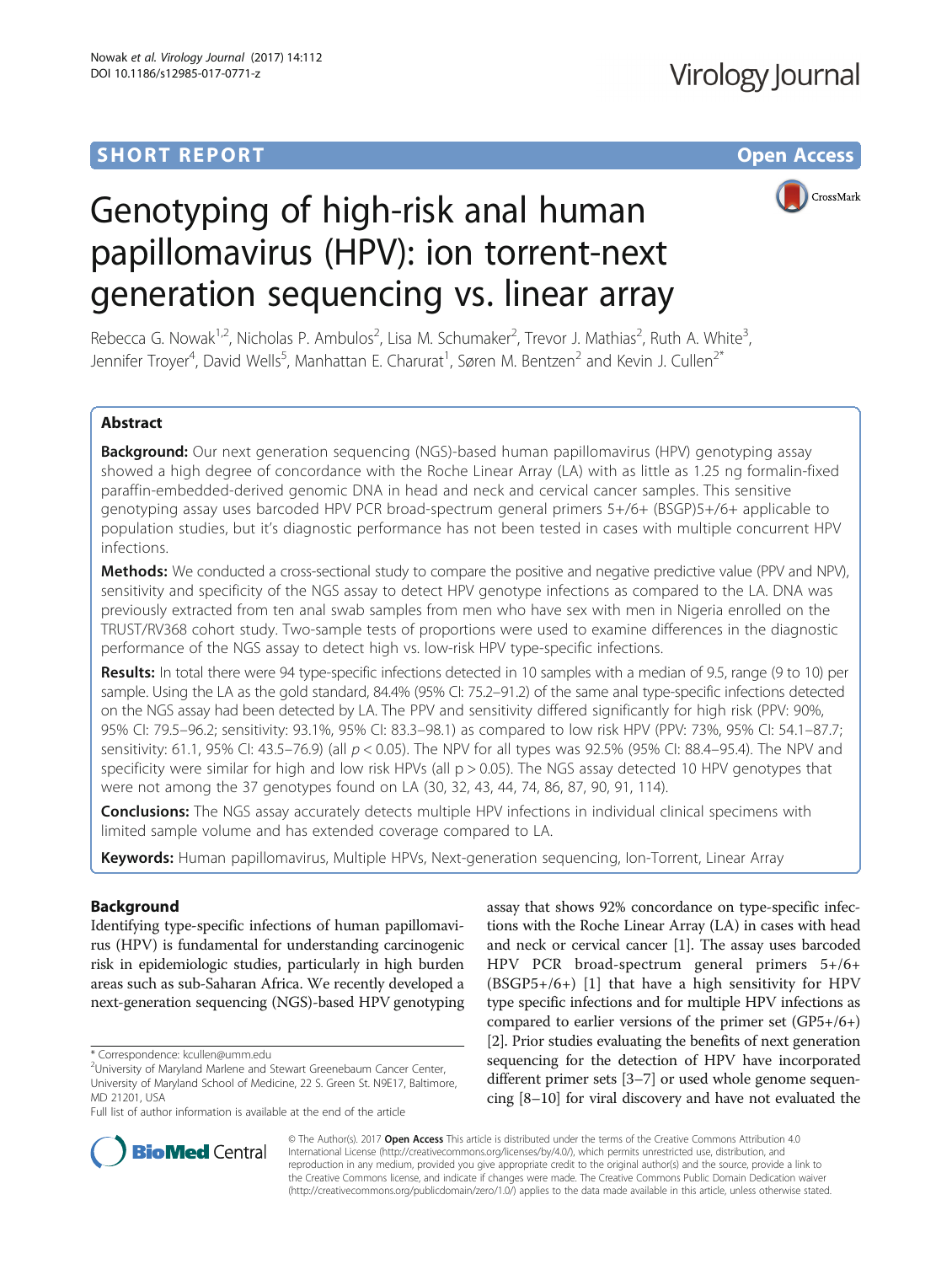effectiveness of the BSGP5+/6+ primer set in a next generation sequencing assay as compared to the PGMY09/11 primer set used in LA. Some studies have shown that these broad-spectrum primer-based PCR methods may be less sensitive at detecting multiple infections [[11](#page-4-0), [12\]](#page-4-0). Our prior study could not test the performance of the NGS assay in samples with multiple infections because the head and neck squamous cell carcinomas and cervical cancer specimens tested were primarily associated with a single HPV type-specific infection, with the exception of one sample that had two type-specific infections. Therefore, the objective of this study was to estimate the diagnostic performance of a NGS assay that employs BSGP5+/6+ primers as compared to the LA to detect a high number of concurrent HPV type-specific infections in anal swab samples collected from an epidemiologic study of men who have sex with men.

#### Methods

#### Samples

Genomic DNA was previously extracted from anal swab samples and genotyped on LA to determine the prevalence of HPV type-specific infections between HIVpositive and HIV-negative men who have sex with men in Abuja, Nigeria [[13](#page-4-0)]. In brief, DNA was extracted from 250 μL of Aptima Specimen Transport medium (Hologic, San Diego, CA) using the QIAmp MinElute Media Kit (Qiagen, Valencia, CA). DNA was resuspended in 100 μL of Buffer AVE, quantified by NanoDrop  $(ng/\mu L)$ and stored at -20 $\degree$  C. A 10- $\mu$ L aliquot of the purified DNA was amplified using the PGMY 09/11 L1 consensus primer system which co-amplifies 37 HPV genotypes and a human β-globin internal control target. Both high- and low-risk HPV genotypes were detected using the LA (Roche Diagnostics, Indianapolis IN). High-risk HPV included 13 type specific infections: 16, 18, 31, 35, 39, 45, 51, 52, 56, 58, 59, and 68 [[14](#page-4-0)]. For any HPV (both low and high-risk), the median number of infections was 4, (interquartile range [IQR]: 2–8, range: 0–15); 38% (59/154) of the specimens had 2–5 infections and 38% (58/154) had 6–15 infections. Approximately 49% (76/154) of the specimens had two or more high-risk HPV infections (median: 1, IQR:0–3, range 0–7).

#### Laboratory

For the present study, 10 samples of genomic DNA positive for multiple high-risk HPV infections were selected. Quantified genomic DNA (20 ng) were included in HPV library amplification as previously described [\[1](#page-4-0)]. In brief, all samples were included in the sequencing pool at a standardized concentration of  $\sim$ 500pM, as determined by the BioAnalyzer. Samples without library product detection were included in the pool at equal volumes. Pooled samples were purified and then quantified for emulsion

template preparation on the Qubit 2.0 Fluorometer and prepared using Ion personal genome machine (PGM) 200 kits on the OneTouch 2. Sequencing was performed on the Ion Torrent PGM using the 200 v2 sequencing chemistry and 316v2 chips.

Data processing was performed by the ion torrent server, using Torrent Suite v4.4.3, and mapped to the full genomic sequences of HPV downloaded from the Papillomavirus Episteme (PaVE) database with a minimum score of AQ17. Further filtering of only reads >100 bp was performed using NGSUtils. A sample contained >5000 reads to be included in the analysis and the reads for each type specific infection accounted for more than 0.05% of the total number of reads to be called positive.

#### Statistical analyses

The median and interquartile range of the number of genotypes identified per sample were estimated for any HPV infection, high-risk HPV, and low-risk HPV infection. To compare the NGS-HPV genotyping assay with LA, the presence or absence of 33 type-specific infections that were detectable by both assays were included in the analysis (6, 11, 16, 18, 26, 31, 33, 35, 39, 40, 42, 45, 51, 53, 54, 56, 58, 59, 61, 62, 66, 67, 68, 69, 70, 71, 72, 73, 81, 82, 83, 84, 89. Bolding indicates high-risk). There were 4 type-specific infections (52, 55, 64, and IS39 (82 subtype) that were not included in the comparison. In the LA assay, HPV 52 cross reacts with 35 and 58. If either 35 or 58 are present, then 52 may be underdiagnosed in the LA assay. For the other three genotypes, genomic sequences were not present in the PaVE database and were not available for mapping and therefore could possibly be underdiagnosed in the NGS assay. In total there were 330 type-specific infections that could be detected by both assays.

To estimate the ability of the NGS assay to detect the same types of infections detected on LA, we calculated the positive predictive value  $[(true positive/(true positive +$ false positive))\*100] and the negative predictive value  $[$ (true negative/(true negative + false negative))\*100] for any HPV, and separately for high-risk HPV and lowrisk HPV with the associated 95% confidence intervals. To estimate the ability of the NGS assay to correctly identify those with and without HPV genotypes, we calculated the sensitivity [(true positive/(true positive + false negative)) $*100$ ] and the specificity [(true negative/ (true negative + false positive))\*100] for any HPV, and separately for high-risk HPV and low-risk HPV with the associated 95% confidence intervals. Two-sample tests of proportions were used to compare the performance of the NGS-HPV assay for high and low risk HPV infections relative to the LA. Analyses were performed using Stata Statistical Software: Release 13 (College Station, TX: Stata Corp LP).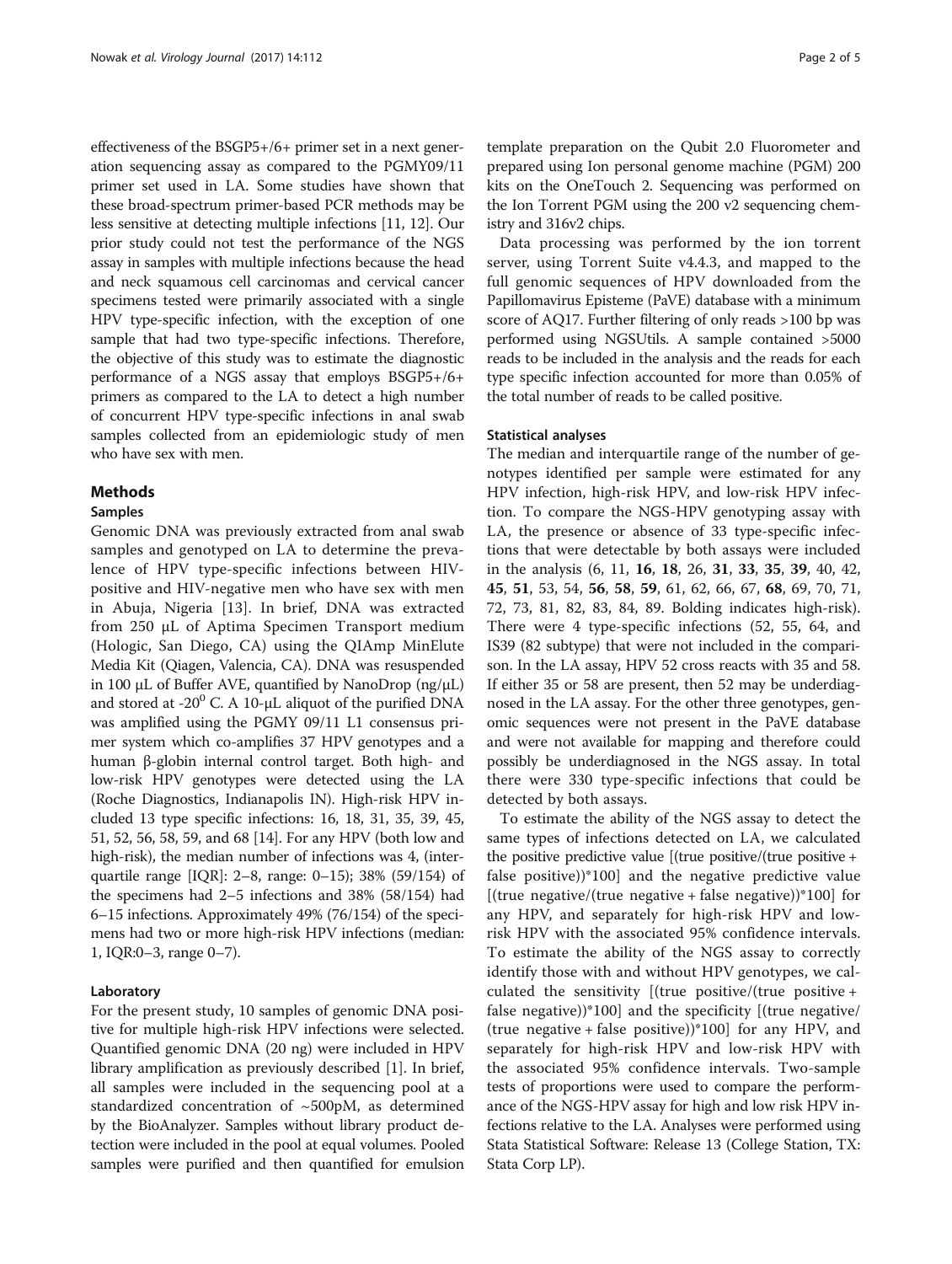#### <span id="page-2-0"></span>Results

The median number of HPV type-specific infections in the 10 samples as detected by LA was 9.5 (IQR: 9–10), the median number of high risk HPV was 5 (IQR: 5–7), and the median number of low risk HPV was 4 (IQR: 2– 4) (Fig. 1). In total, the NGS assay detected 76 of the 94 type-specific infections detected by LA. Using the LA as the gold standard, 84.4% (95% CI: 75.2–91.2) of the same HPV type-specific infections detected on the NGS assay had been detected on the LA (Table [1](#page-3-0)). The NGS HPV assay was more likely to detect the same anal high risk HPV (PPV: 90.0%, 95% CI: 79.5–96.2) as compared to the low risk HPV (PPV:73.3%, 95% CI: 54.1–87.7) ( $p = 0.04$ ). The sensitivity of the NGS assay was higher for high risk

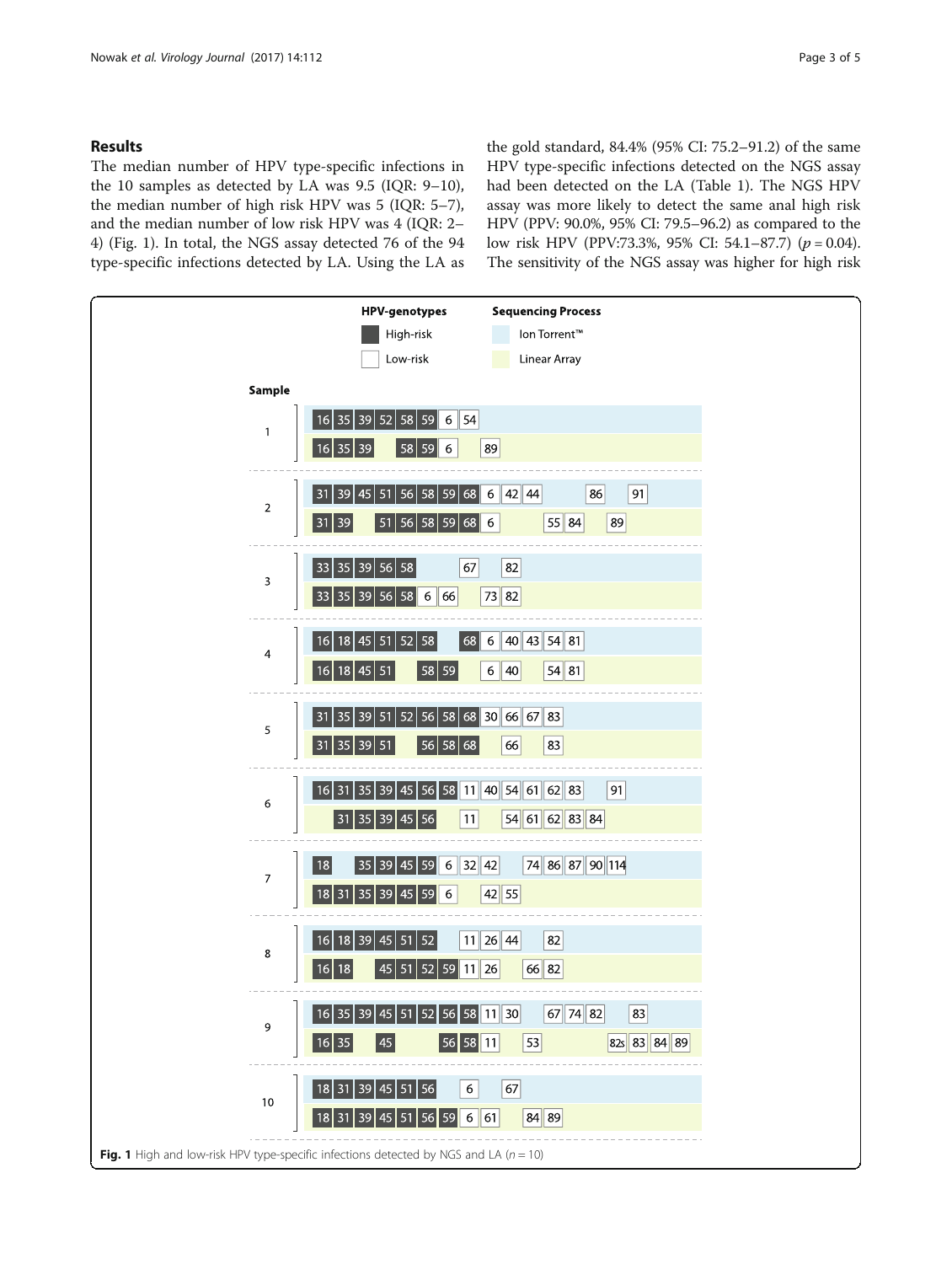|         | %PPV (95% CI)     | %NPV (95% CI)       | Sensitivity (95% CI) | Specificity (95% CI) |
|---------|-------------------|---------------------|----------------------|----------------------|
| HR-HPV  | $90.0(79.5-96.2)$ | 93.3 (83.8-98.2)    | 93.1 (83.3–98.1)     | 90.3 (80.1-96.4)     |
| I R-HPV | 73.3 (54.1–87.7)  | $92.2(87.3 - 95.7)$ | $61.1(43.5 - 76.9)$  | 95.4 (91.1-98.0)     |
| All HPV | 84.4 (75.2–91.2)  | 92.5 (88.4-95.4)    | 80.9 (71.4-88.2)     | 94.1 (90.2-96.7)     |

<span id="page-3-0"></span>**Table 1** Positive and negative predictive value, sensitivity and specificity of NGS-HPV vs Linear Array

Abbreviations: NGS Next generation sequencing, HR-HPV High risk human papillomavirus, LR-HPV Low-risk human papillomavirus, PPV Positive predictive value, NPV Negative predictive value, CI Confidence intervals

HPV as compared to low risk infections ( $p = 0.0001$ ). Interestingly, the NGS HPV assay never detected any of the low risk HPV types 84 and 89. If we exclude these two types, the sensitivity of the NGS assay becomes 78.6%, 95% CI: 59.0–91.7. The NPV for all types was 92.5% (95% CI: 88.4–95.4) and the NPV and specificity were similar for low and high risk HPVs ( $p = 0.80$ ,  $p = 0.16$ , respectively). Overall, the NGS HPV assay detected an additional 10 HPV genotypes that were not among the 37 genotypes found on the LA (30, 32, 43, 44, 74, 86, 87, 90, 91, 114) (Fig. [1](#page-2-0)).

### **Discussion**

Our study confirms that the NGS assay was able to detect multiple HPV infections, particularly the high risk type-specific infections. The NGS assay detected 90% of the same high risk HPV as the LA and its sensitivity or true positive rate for high-risk HPV was 93%. More specifically, the NGS assay can detect HPV-52, a high risk HPV that is underdiagnosed on the LA because it cross reacts with other type-specific infections. For the true negative infections, the NGS assay was able to detect 93% of the same types not detected on the LA. The NPV and the specificity were similar regardless if they were low or high risk infections. These findings are consistent with an earlier study that found that the additional eight forward broad-spectrum primers and two backward primers significantly improved the ability of this primer set to detect multiple infections [\[2\]](#page-4-0).

The Ion Torrent NGS assay may not be as sensitive for detecting all HPV type-specific infections as the new multiplex type-specific HPV E7 PCR system [[11](#page-4-0), [12](#page-4-0)], but its purpose is to detect the known oncogenic type-specific infections from small amounts of DNA for multiple samples in longitudinal studies. The slightly lower positive predictive value for all types of HPV was in part driven by the low PPV for low risk infections. For epidemiologic studies focused on high risk infections, the NGS assay is a suitable alternative to the LA. For studies that have valuable archived samples, it is particularly advantageous as a genotyping assay because it uses as little as 20 ng of genomic DNA. For men, the prevalence of high risk HPV remains high and does not significantly decline with age as seen in women [\[15](#page-4-0), [16](#page-4-0)]. A better understanding of gender differences in the natural history of HPV could be facilitated by diagnostics that require small sample volumes.

There is a possible limitation to our study. We oversampled specimens that had a large number of high-risk HPV infections which may have reduced the number of low-risk types included in the total sample. This may in turn have affected our estimates of the positive predictive value and sensitivity of the assay to detect low-risk HPV infections. Still, in larger studies, the capability to detect multiple oncogenic type-specific infections is more relevant to understanding risk factors for progression to cancer.

### Conclusion

Despite this limitation, our study demonstrates that the NGS assay is comparable to the LA in detecting multiple high-risk HPV infections. The NGS assay could provide a diagnostic tool for large epidemiologic studies evaluating the natural history of HPV and identifying those most at risk of developing HPV-associated malignancies. The reagent and material cost per sample is significantly lower with the NGS assay, although that will have to be balanced against the capital investment in the Ion Torrent platform.

## Additional file

[Additional file 1:](dx.doi.org/10.1186/s12985-017-0771-z) The tabular data used in the analyses for this manuscript is included as an excel file. This data includes both the LA and NGS results for each of the types detected on the 10 samples. (XLS 57 kb)

#### Abbreviations

BSGP: Broad-spectrum general primers; HPV: Human papillomavirus; LA: Roche Linear Array; NGS: Next generation sequencing; NPV: Negative predictive value; PaVE: Papillomavirus Episteme; PGM: Personal genome machine; PPV: Positive predictive value

#### Acknowledgements

We would like to thank the men who participated as well as the dedicated staff in the TRUST/RV368 cohort study.

#### Funding

The research reported in this publication was supported by UMGCC P30 grant under award number (P30 CA 134274–04). The samples used in this study originated from the TRUST/RV368 cohort study supported by the US National Institutes of Health under award number R01MH099001-01 and R01AI120913-01, the US Military HIV Research Program (Grant No. W81XWH-07-2-0067), Fogarty AITRP (D43TW01041), and the President's Emergency Plan for AIDS Relief through cooperative agreement U2G IPS000651 from the HHS/Centers for Disease Control and Prevention, Global AIDS program with Institute of Human Virology Nigeria. The content is solely the responsibility of the authors and does not necessarily reflect the official views of the Department of Defense, National Institutes of Health, or other funders.